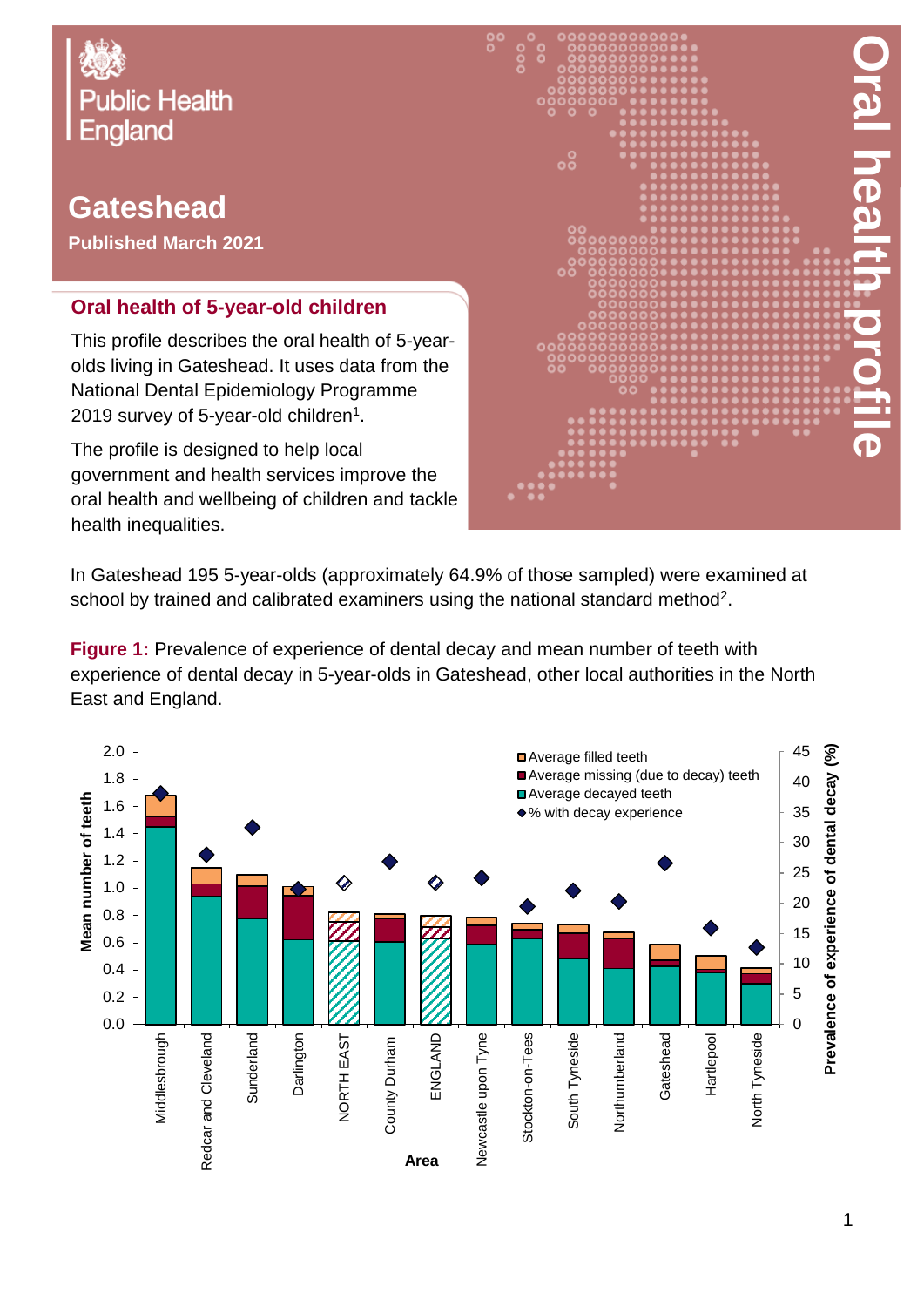**Table 1:** Experience of dental decay in 5-year-olds in Gateshead, other local authorities in the North East and England.

| Local authority             | Prevalence of<br>experience of<br>dental decay<br>(% ) | Mean number of teeth<br>with experience of<br>dental decay in all<br>examined children<br>n (95% confidence<br>intervals) | Mean number of teeth<br>with experience of<br>dental decay in children<br>with any decay<br>experience<br>n (95% confidence<br>intervals) |
|-----------------------------|--------------------------------------------------------|---------------------------------------------------------------------------------------------------------------------------|-------------------------------------------------------------------------------------------------------------------------------------------|
| Middlesbrough               | 38.1                                                   | 1.7<br>$(1.31 - 2.05)$                                                                                                    | 4.4<br>$(3.75 - 5.06)$                                                                                                                    |
| Sunderland                  | 32.5                                                   | 1.1<br>$(0.80 - 1.40)$                                                                                                    | 3.4<br>$(2.77 - 3.99)$                                                                                                                    |
| <b>Redcar and Cleveland</b> | 28.0                                                   | 1.1<br>$(0.78 - 1.51)$                                                                                                    | 4.1<br>$(3.23 - 4.98)$                                                                                                                    |
| <b>County Durham</b>        | 26.8                                                   | 0.8<br>$(0.58 - 1.04)$                                                                                                    | 3.0<br>$(2.44 - 3.57)$                                                                                                                    |
| Gateshead                   | 26.6                                                   | 0.6<br>$(0.40 - 0.77)$                                                                                                    | 2.2<br>$(1.72 - 2.67)$                                                                                                                    |
| Newcastle upon Tyne         | 24.2                                                   | 0.8<br>$(0.61 - 0.95)$                                                                                                    | 3.2<br>$(2.76 - 3.72)$                                                                                                                    |
| <b>ENGLAND</b>              | 23.4                                                   | 0.8<br>$(0.78 - 0.81)$                                                                                                    | 3.4<br>$(3.36 - 3.44)$                                                                                                                    |
| <b>NORTH EAST</b>           | 23.3                                                   | 0.8<br>$(0.75 - 0.89)$                                                                                                    | 3.5<br>$(3.32 - 3.72)$                                                                                                                    |
| Darlington                  | 22.3                                                   | 1.0<br>$(0.71 - 1.31)$                                                                                                    | 4.5<br>$(3.63 - 5.43)$                                                                                                                    |
| South Tyneside              | 22.1                                                   | 0.7<br>$(0.46 - 1.00)$                                                                                                    | 3.3<br>$(2.42 - 4.18)$                                                                                                                    |
| Northumberland              | 20.3                                                   | 0.7<br>$(0.48 - 0.87)$                                                                                                    | 3.3<br>$(2.71 - 3.96)$                                                                                                                    |
| Stockton-on-Tees            | 19.5                                                   | 0.7<br>$(0.51 - 0.97)$                                                                                                    | 3.8<br>$(3.10 - 4.50)$                                                                                                                    |
| Hartlepool                  | 15.9                                                   | 0.5<br>$(0.29 - 0.71)$                                                                                                    | 3.2<br>$(2.25 - 4.06)$                                                                                                                    |
| North Tyneside              | 12.7                                                   | 0.4<br>$(0.28 - 0.55)$                                                                                                    | 3.3<br>$(2.60 - 3.94)$                                                                                                                    |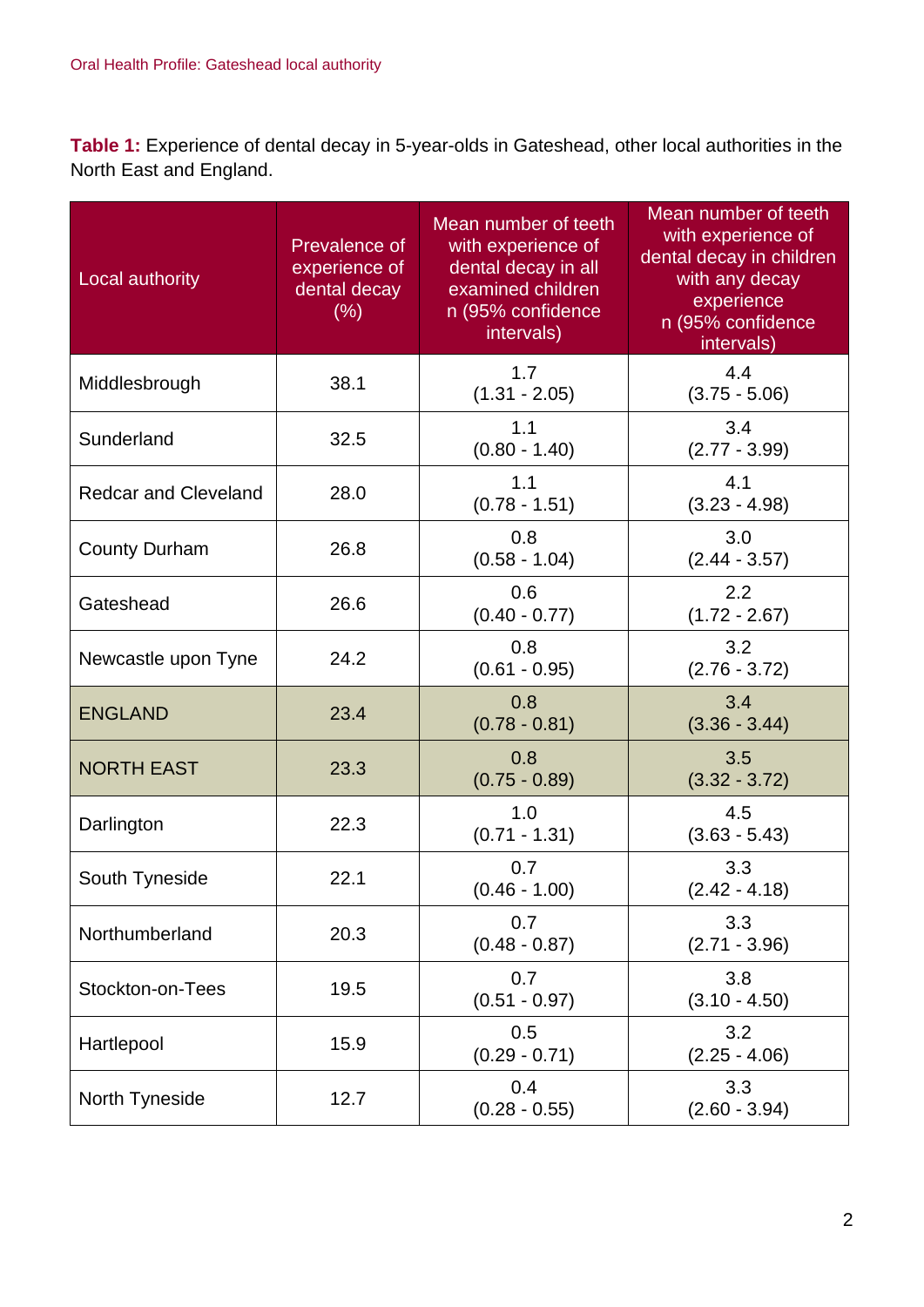Table 2. Measures of oral health among 5-year-olds in Gateshead, it's statistical neighbours, the North East and England.

|                                                                                                    | <b>Gateshead</b> | <b>Statistical</b><br>neighbour within<br><b>North East:</b><br>Sunderland | Statistical<br>neighbour<br>comparator 1:<br>Sunderland | <b>North</b><br>East | <b>England</b> |
|----------------------------------------------------------------------------------------------------|------------------|----------------------------------------------------------------------------|---------------------------------------------------------|----------------------|----------------|
| Prevalence of<br>experience of dental<br>decay                                                     | 26.6%            | 32.5%                                                                      | 32.5%                                                   | 23.3%                | 23.4%          |
| Mean number of teeth<br>with experience of<br>dental decay                                         | 0.6              | 1.1                                                                        | 1.1                                                     | 0.8                  | 0.8            |
| Mean number of teeth<br>with experience of<br>decay in those with<br>experience of dental<br>decay | 2.2              | 3.4                                                                        | 3.4                                                     | 3.5                  | 3.4            |
| Mean number of<br>decayed teeth in<br>those with experience<br>of dental decay                     | 1.6              | 2.5                                                                        | 2.5                                                     | 2.6                  | 2.7            |
| Proportion with active<br>decay                                                                    | 20.8%            | 26.3%                                                                      | 26.3%                                                   | 19.9%                | 20.4%          |
| Proportion with<br>experience of tooth<br>extractionii                                             | 2.2%             | 4.9%                                                                       | 4.9%                                                    | 3.1%                 | 2.2%           |
| Proportion with dental<br>abscess                                                                  | 0.9%             | 3.4%                                                                       | 3.4%                                                    | 1.6%                 | 1.0%           |
| Proportion with teeth<br>decayed into pulp                                                         | 2.5%             | 5.2%                                                                       | 5.2%                                                    | 4.0%                 | 3.3%           |
| Proportion with decay<br>affecting incisorsii                                                      | 1.7%             | 6.8%                                                                       | 6.8%                                                    | 5.6%                 | 5.2%           |
| Proportion with high<br>levels of plaque present<br>on upper front teethiv                         | 4.2%             | 16.4%                                                                      | 16.4%                                                   | 2.2%                 | 1.2%           |

<sup>i</sup>generated by the children's services statistical neighbour benchmarking tool, the neighbour within the North East has "Extremely Close" comparator characteristics and the national neighbour 1 has "Extremely Close" comparator characteristics<sup>3</sup>.

ii experience of extraction of one or more teeth on one or more occasions.

iii dental decay involving one or more surfaces of upper anterior teeth.

iv indicative of poor tooth brushing habits.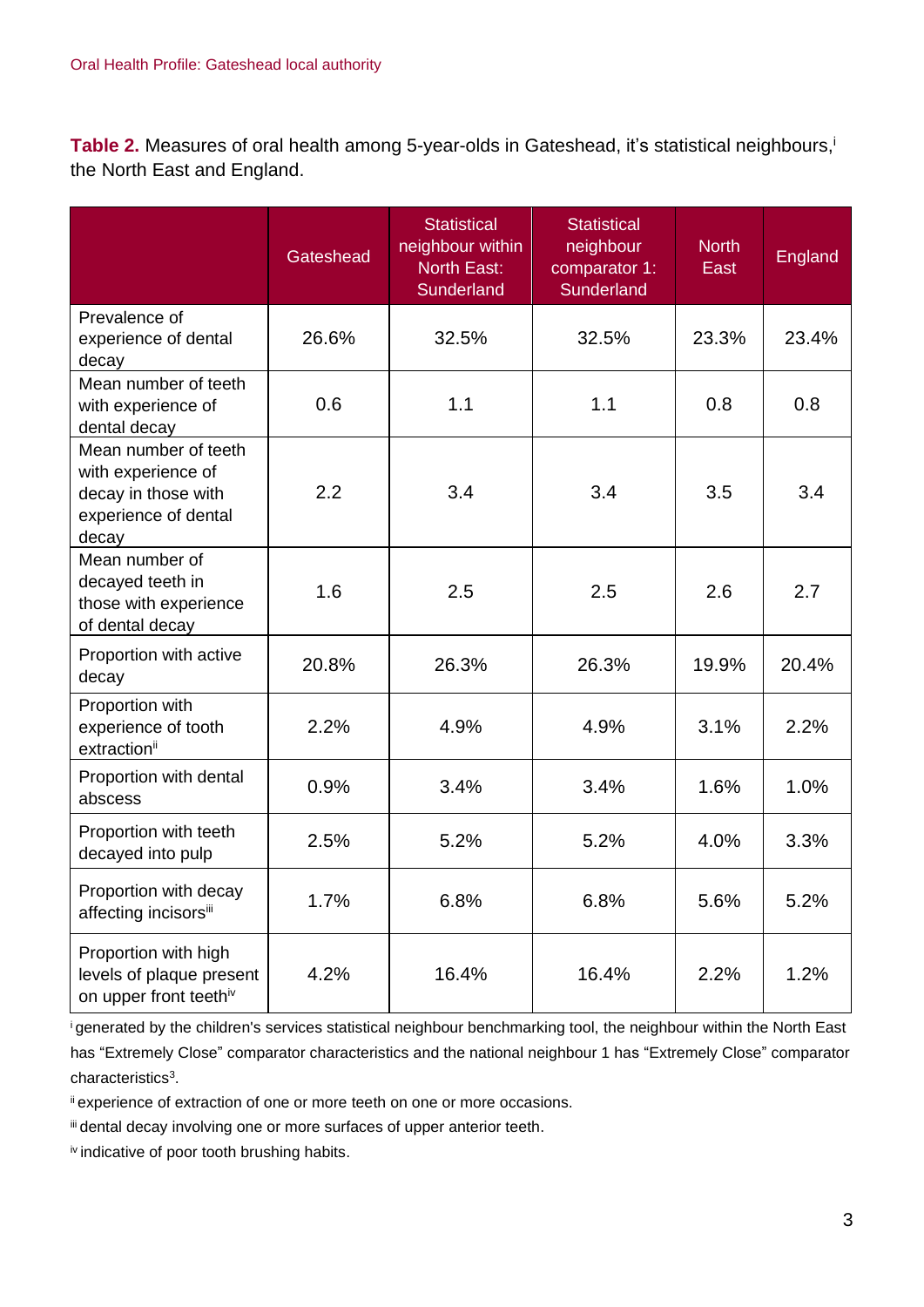**Figure 2:** Prevalence of experience of dental decay in 5-year-olds in Gateshead, by local authority Index of Multiple Deprivation (IMD) 2019 quintiles.



Error bars represent 95% confidence limits





Error bars represent 95% confidence limits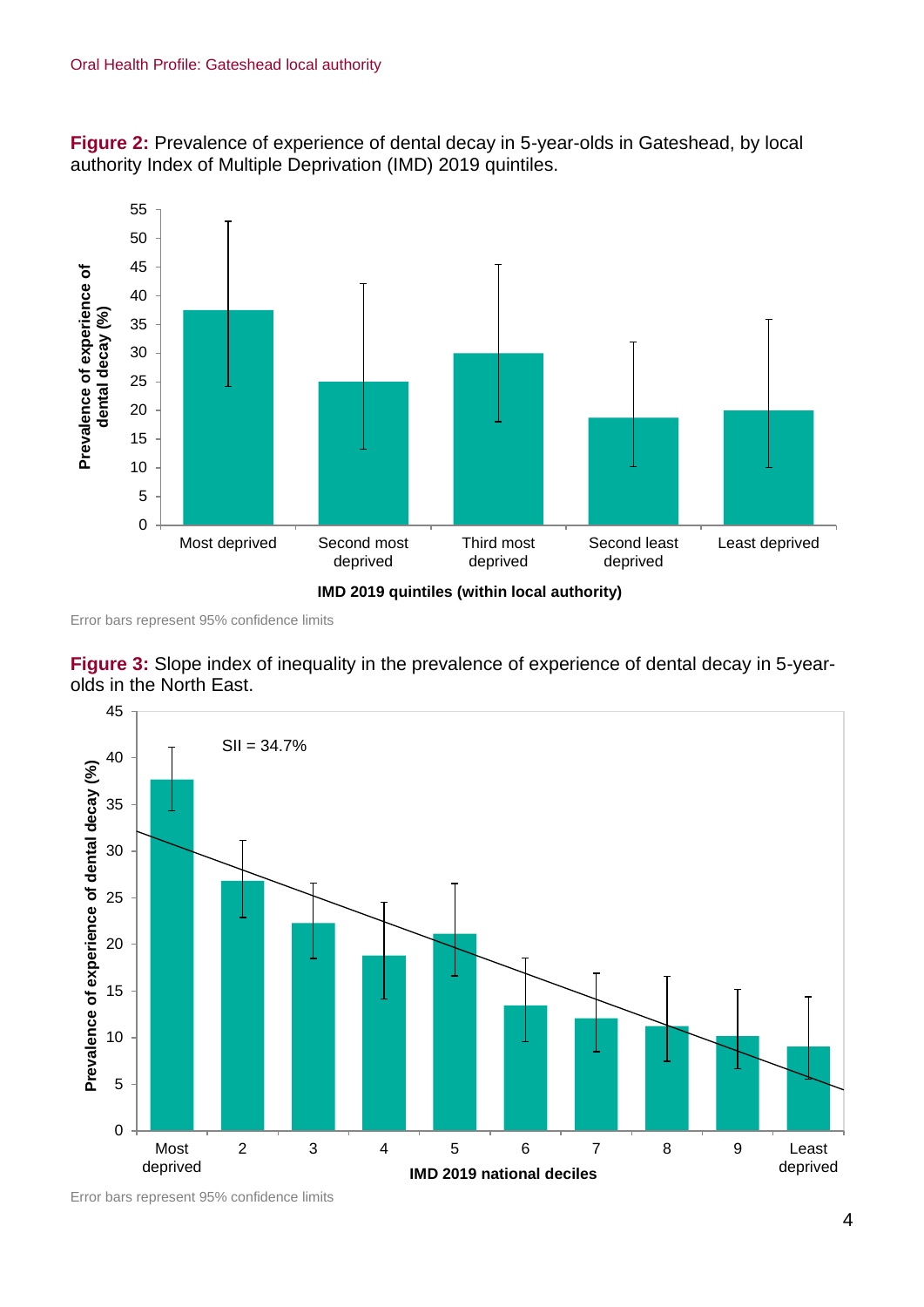**Figure 4:** Prevalence of experience of dental decay in 5-year-olds in Gateshead, the North East and England, by year.



Error bars represent 95% confidence limits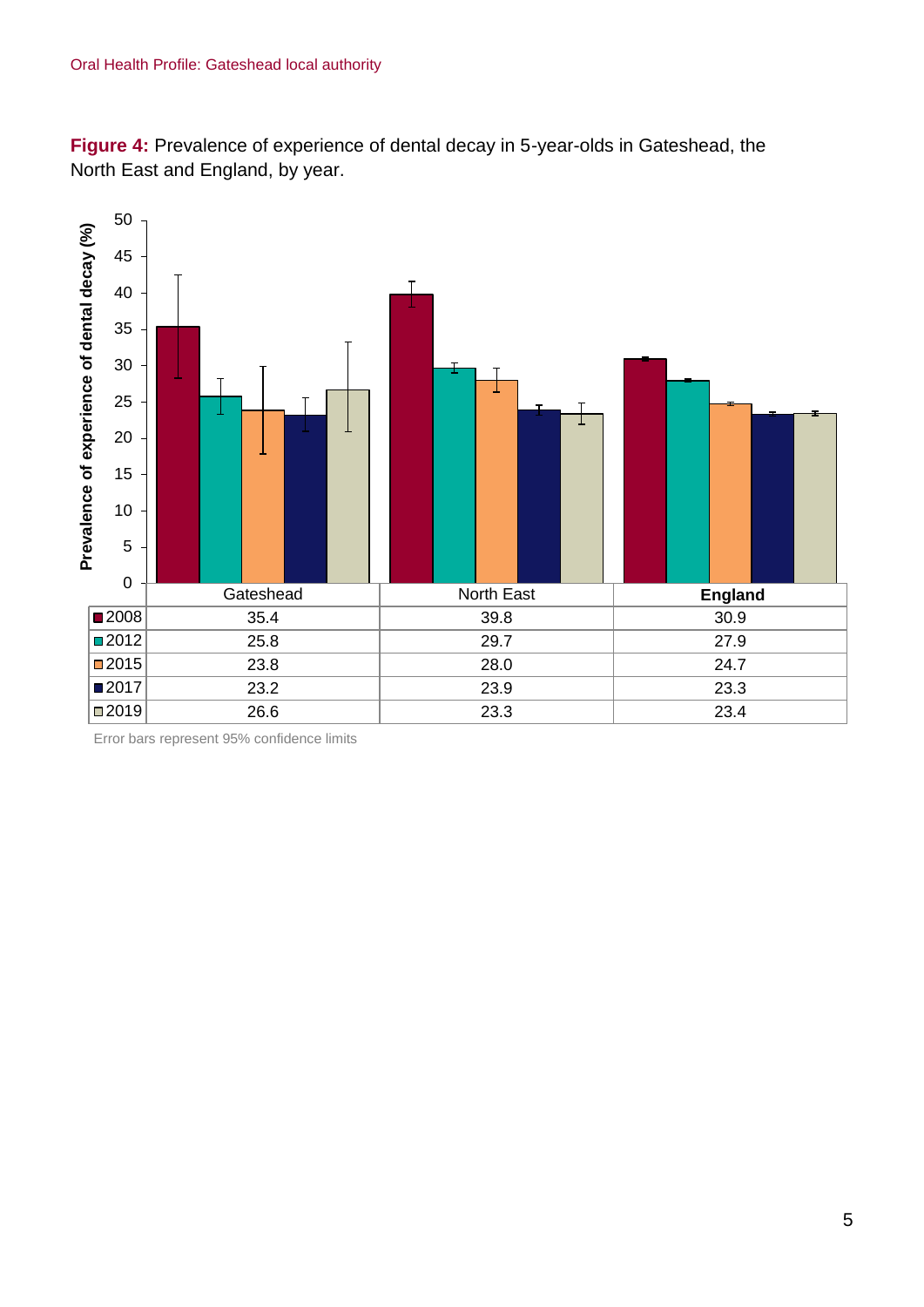**Table 3:** Experience of dental decay in 5-year-olds in the North East, by ethnic group.

| <b>Ethnic</b> group             | Number of<br>children<br>examined<br>(N) | <b>Prevalence of</b><br>experience of<br>dental decay<br>$(\% )$ | Mean number of teeth<br>with experience of<br>dental decay among<br>children with any<br>experience of dental<br>decay n (95% CI) | <b>Prevalence of</b><br>dental decay<br>affecting incisors<br>(% ) |
|---------------------------------|------------------------------------------|------------------------------------------------------------------|-----------------------------------------------------------------------------------------------------------------------------------|--------------------------------------------------------------------|
| Other ethnic<br>background      | 29                                       | 62.1                                                             | 4.8<br>$(3.23 - 6.33)$                                                                                                            | 27.6                                                               |
| Asian / Asian<br><b>British</b> | 183                                      | 34.4                                                             | 3.5<br>$(2.87 - 4.21)$                                                                                                            | 13.1                                                               |
| Mixed                           | 78                                       | 25.6                                                             | 3.6<br>$(2.51 - 4.69)$                                                                                                            | 5.1                                                                |
| Not provided                    | 62                                       | 24.2                                                             | 2.5<br>$(1.70 - 3.23)$                                                                                                            | 9.7                                                                |
| Black / Black<br><b>British</b> | 58                                       | 22.4                                                             | 3.1<br>$(1.34 - 4.82)$                                                                                                            | 1.7                                                                |
| White                           | 2,689                                    | 21.6                                                             | 3.5<br>$(3.28 - 3.72)$                                                                                                            | 4.8                                                                |
| <b>North East</b>               | 3,099                                    | 23.3                                                             | 3.5<br>$(3.32 - 3.72)$                                                                                                            | 5.6                                                                |

**Figure 5:** Prevalence of experience of dental decay in 5-year-olds in the North East, by ethnic group.

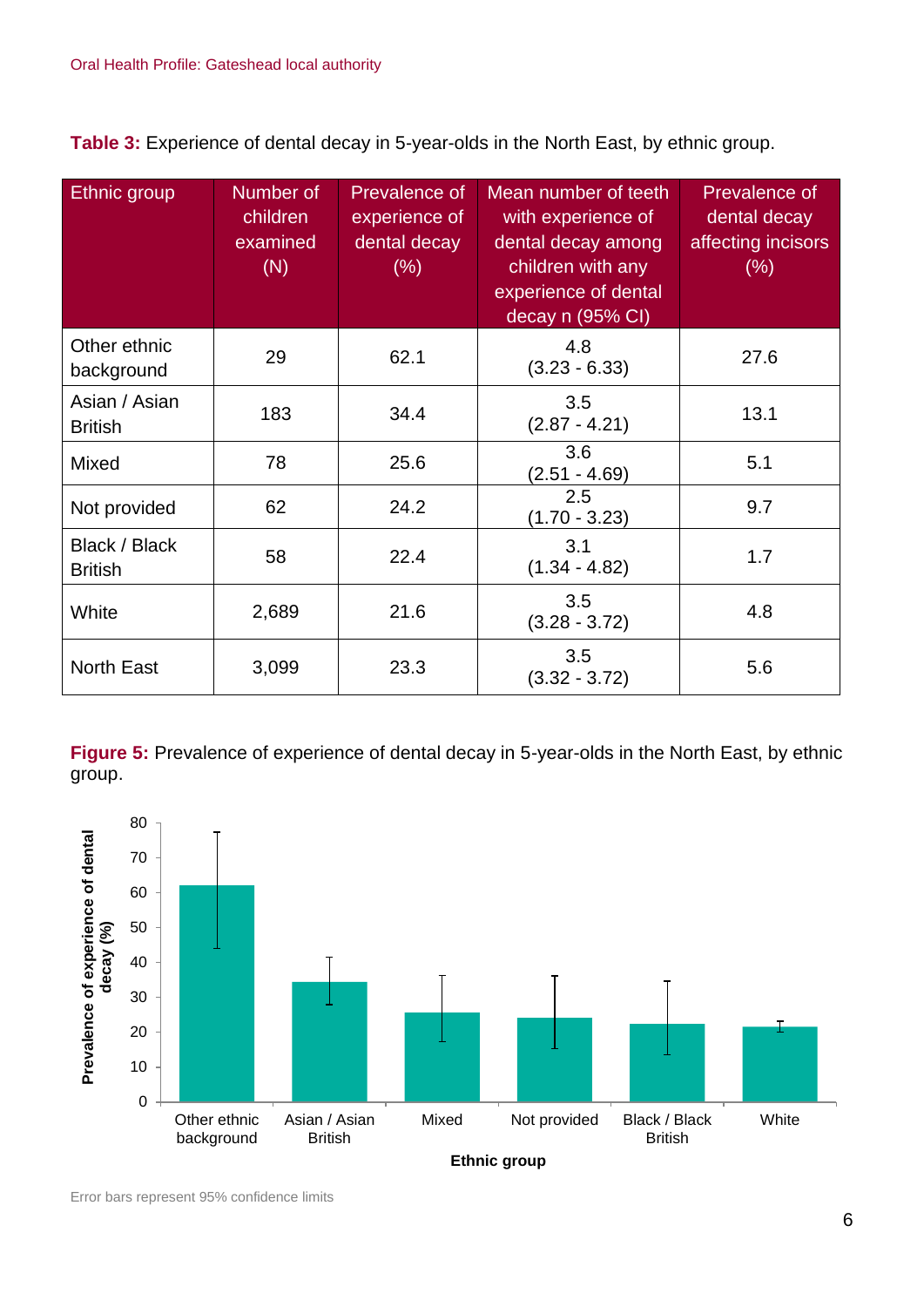**Figure 6:** Prevalence of experience of dental decay in 5-year-olds in Gateshead, by ward, 2017.



40.0% - 49.9%

| Key | Label                                  |
|-----|----------------------------------------|
| 1   | Birtley (19.3%)                        |
| 2   | Blaydon (20.0%)                        |
| 3   | Bridges (24.1%)                        |
| 4   | Chopwell and Rowlands Gill (13.8%)     |
| 5   | Chowdene (20.7%)                       |
| 6   | Crawcrook and Greenside (14.5%)        |
| 7   | Deckham (29.3%)                        |
| 8   | Dunston and Teams (28.6%)              |
| 9   | Dunston Hill and Whickham East (18.2%) |
| 10  | Felling (40.0%)                        |
| 11  | High Fell (32.3%)                      |

| Key | Label                                |
|-----|--------------------------------------|
| 12  | Lamesley (28.2%)                     |
| 13  | Lobley Hill and Bensham (10.5%)      |
| 14  | Low Fell (10.2%)                     |
| 15  | Pelaw and Heworth (28.3%)            |
| 16  | Ryton, Crookhill and Stella (17.6%)  |
| 17  | Saltwell (40.4%)                     |
| 18  | Wardley and Leam Lane (17.2%)        |
| 19  | Whickham North (19.2%)               |
| 20  | Whickham South and Sunniside (15.5%) |
| 21  | Windy Nook and Whitehills (22.2%)    |
| 22  | Winlaton and High Spen (15.2%)       |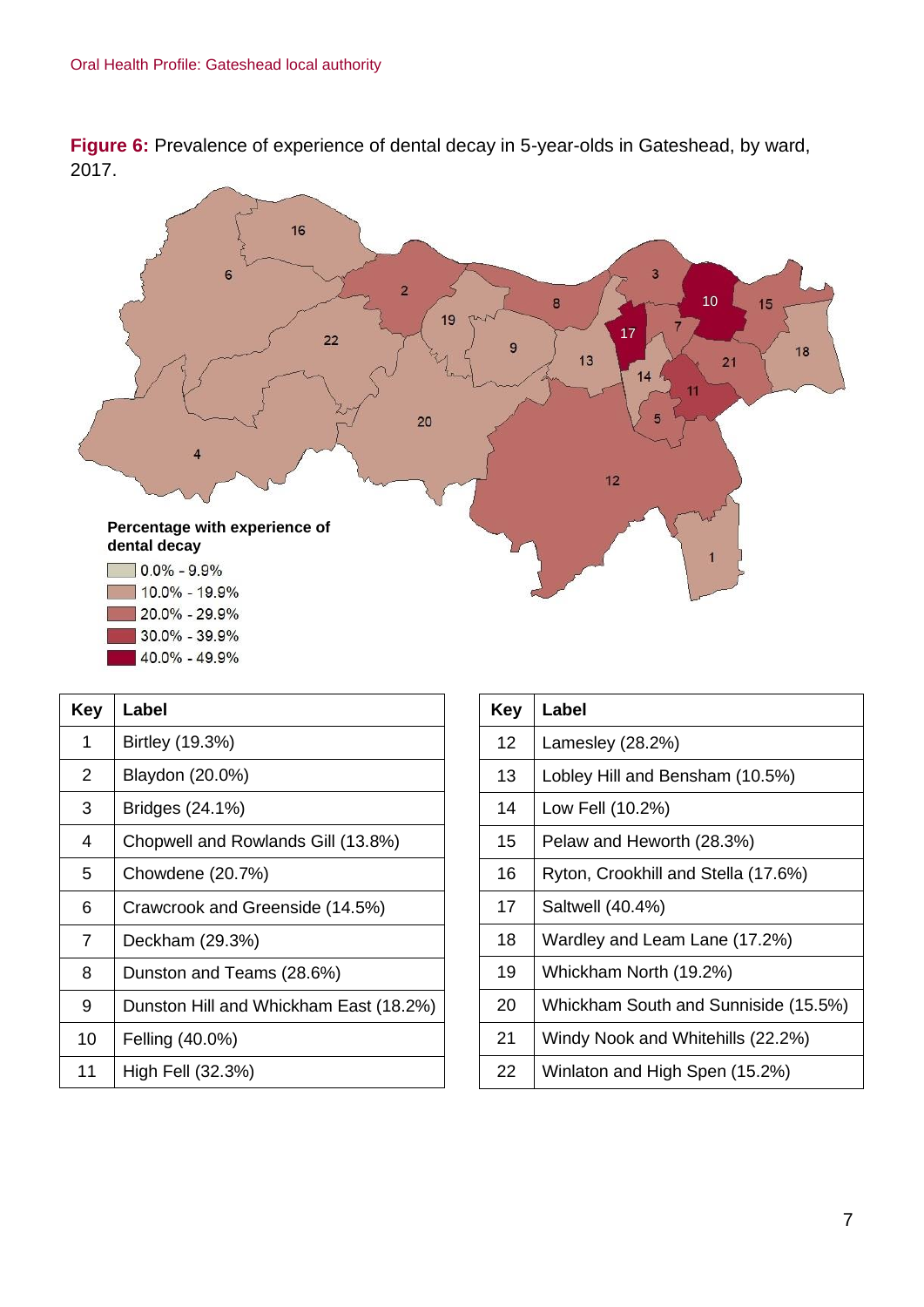## **Summary**

In Gateshead average levels of dental decay are similar to the average for England. Within Gateshead, the highest levels of experience of dental decay are clustered around the Felling and Saltwell wards.

The small sample size means it is not possible to provide information at ward level using 2019 data. Future surveys could be commissioned to provide larger samples to facilitate local analysis. Commissioning High Quality Information to Support Oral Health Improvement: A toolkit about dental epidemiology for local authorities, commissioners and partners is available to support the commissioning of oral health surveys $^4$ .

Public health interventions can improve child oral health at a local level. Local authorities improving oral health: commissioning better oral health for children and young people is available to support local authorities to commission oral health improvement programmes for children and young people aged up to 19 years<sup>5</sup>.

If further local analysis is required, please contact the national dental public health team: DentalPHIntelligence@phe.gov.uk

## **References**

1. Public Health England (2020). National Dental Epidemiology Programme for England: oral health survey of 5-year-olds 2019 [Online]. Available at: <https://www.gov.uk/government/statistics/oral-health-survey-of-5-year-old-children-2019> [Accessed 29 May 2020].

2. Pine, C.M., Pitts, N.B. and Nugent, Z.J. (1997a). British Association for the Study of Community Dentistry (BASCD) guidance on the statistical aspects of training and calibration of examiners for surveys of child dental health. A BASCD co-ordinated dental epidemiology programme quality standard. Community Dental Health 14 (Supplement 1):18-29.

3. Children's services statistical neighbour benchmarking tool [online]. Available at: [www.gov.uk/government/publications/local-authority-interactive-tool-lait](http://www.gov.uk/government/publications/local-authority-interactive-tool-lait) [Accessed 29 May 2020].

4. Public Health England (2016). Commissioning high quality information to support oral health improvement. A toolkit about dental epidemiology for local authorities, commissioners and partners [Online]. Available at:

[https://assets.publishing.service.gov.uk/government/uploads/system/uploads/attachment\\_data/](https://assets.publishing.service.gov.uk/government/uploads/system/uploads/attachment_data/file/773332/Commissioning_High_Quality_Information_to_Support_Oral_Health_Improvement.pdf) [file/773332/Commissioning\\_High\\_Quality\\_Information\\_to\\_Support\\_Oral\\_Health\\_Improvement.](https://assets.publishing.service.gov.uk/government/uploads/system/uploads/attachment_data/file/773332/Commissioning_High_Quality_Information_to_Support_Oral_Health_Improvement.pdf) [pdf](https://assets.publishing.service.gov.uk/government/uploads/system/uploads/attachment_data/file/773332/Commissioning_High_Quality_Information_to_Support_Oral_Health_Improvement.pdf)